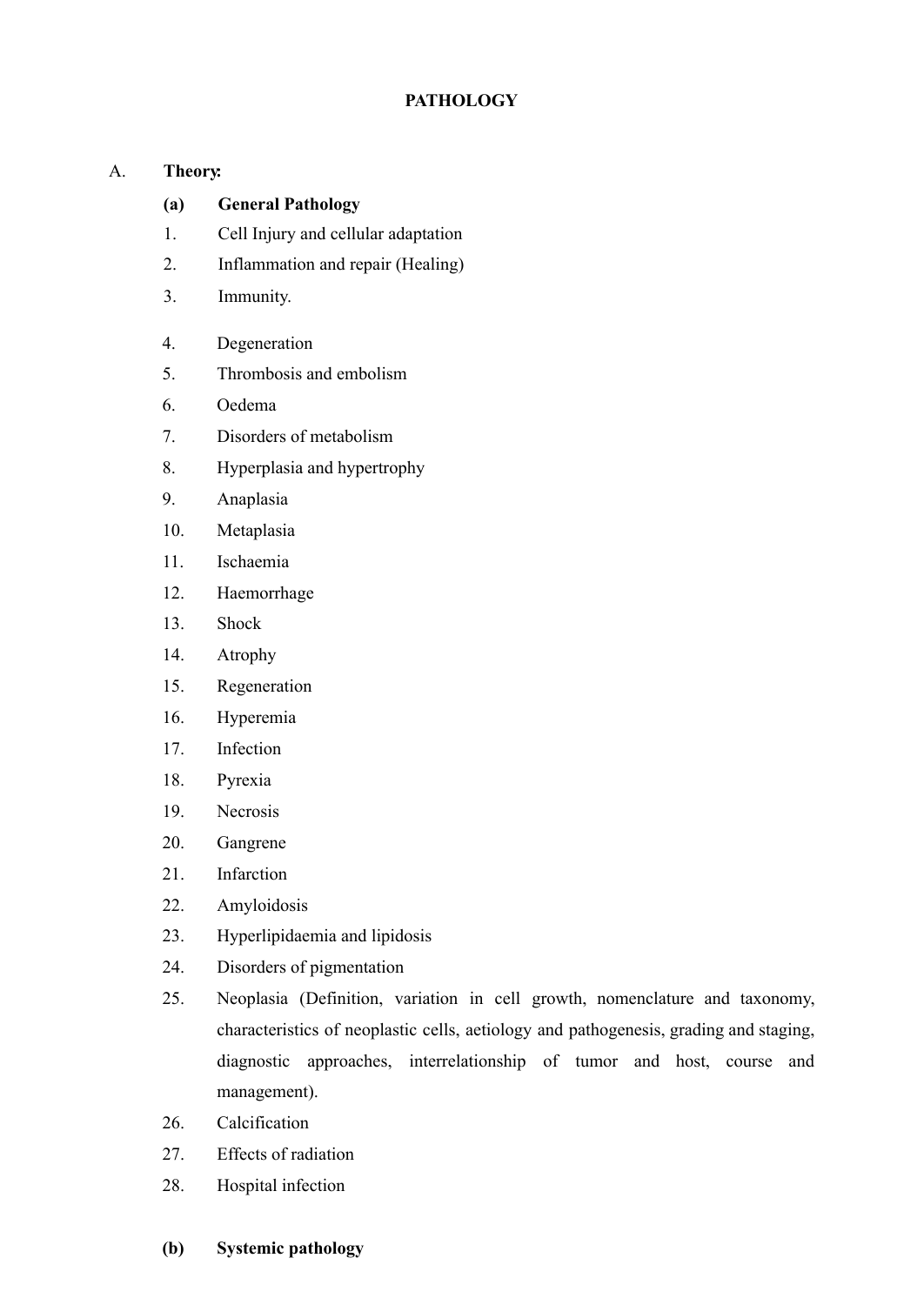In each system, the important and common diseases should be taught, keeping in view their evolution, aetio-pathogenesis, mode of presentation, progress and prognosis, namely: -

- 1. Mal-nutrition and deficiency diseases.
- 2. Diseases of Cardiovascular system
- 3. Diseases of blood vessels and lymphatics
- 4. Diseases of kidney and lower urinary tract
- 5. Diseases of male reproductive system and prostate
- 6. Diseases of the female genitalia and breast.
- 7. Diseases of eye, ENT and neck
- 8. Diseases of the respiratory system.
- 9. Diseases of the oral cavity and salivary glands.
- 10. Diseases of the G.I. system
- 11. Diseases of liver, gall bladder, and biliary ducts
- 12. Diseases of the pancreas (including diabetes mellitus)
- 13. Diseases of the haemopoetic system, bone marrow and blood
- 14. Diseases of glands-thymus, pituitary, thyroid, and parathyroid, adrenals, parotid.
- 15. Diseases of the skin and soft tissue.
- 16. Diseases of the musculo-skeletal system.
- 17. Diseases of the nervous system.
- 18. Leprosy.

## **(c) Microbiology**

- (I) General Topics:
- 1. Introduction
- 2. History and scope of medical microbiology
- 3. Normal bacterial flora
- 4. Pathogenicity of micro-organisms
- 5. Diagnostic microbiology
- (II) Immunology:
- 1. Development of immune system
- 2. The innate immune system
- 3. Non-specific defense of the host
- 4. Acquired immunity
- 5. Cells of immune system; T cells and Cell mediated immunity; B cells and Humoral immunity
- 6. The compliment system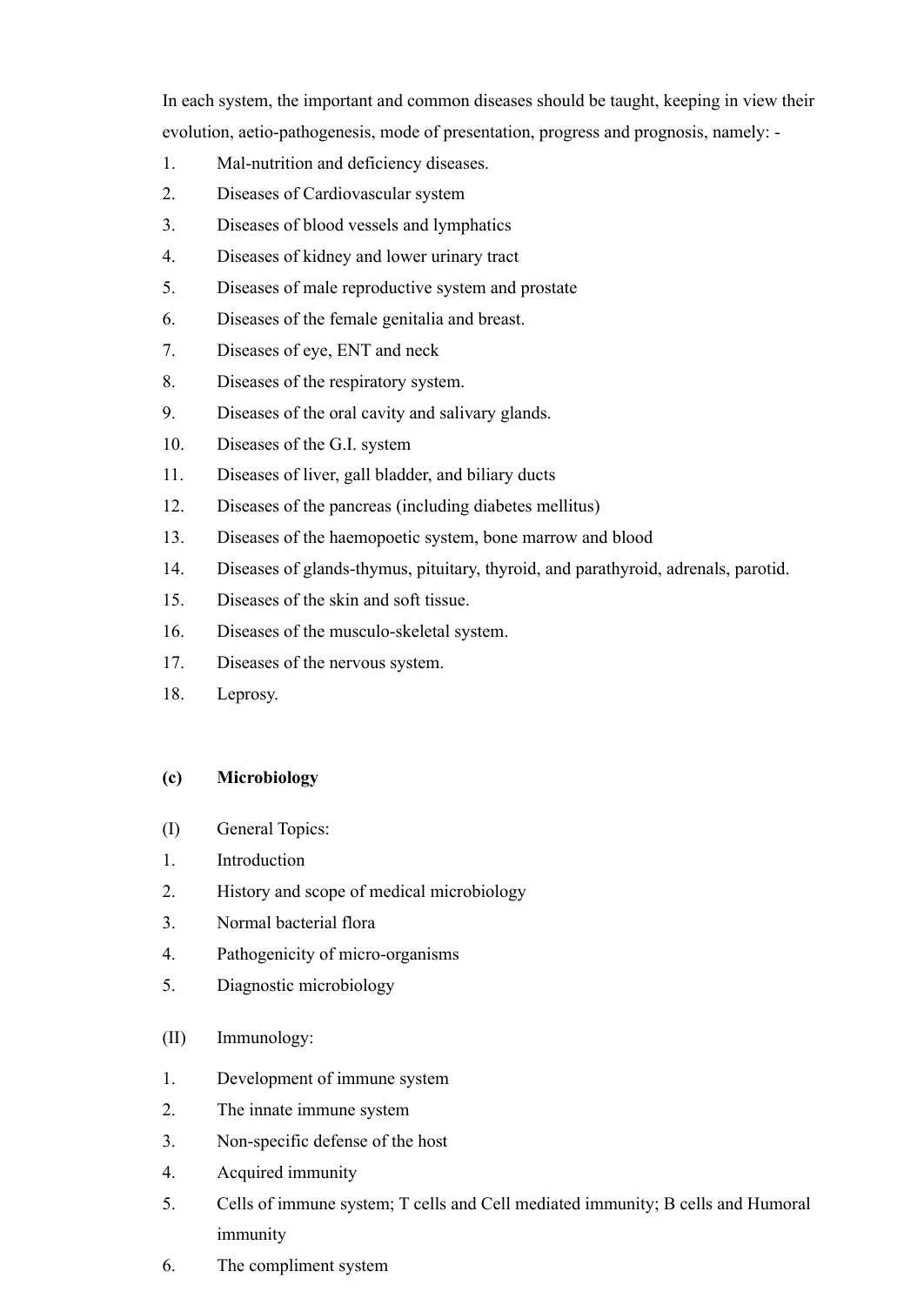- 7. Antigen; Antibody; Antigen Antibody reactions (Anaphylactic and Atopic); Drug Allergies
- 8. Hypersensitivity
- 9. Immuno-deficiency
- 10. Auto-immunity
- 11. Transplantation
- 12. Blood group antigens
- 13. Clinical aspect of immune-pathology.

#### **(III) Bacteriology:**

- 1. Bacterial structure, growth and metabolism
- 2. Bacterial genetics and bacteriophage
- 3. Identification and cultivation of bacteria
- 4. Gram positive aerobic and facultative anaerobic cocci, eg. Streptococci, Pneumococci.
- 5. Gram positive anaercobic cocci, e.g. peptostreptococci
- 6. Gram negative aerobic cocci, eg. Neisseria, moraxella, kingella.
- 7. Gram positive aerobic bacilli, eg. Corynebacterium, aacillus anthrax, cereus subtitis, mycobacterium tuberculosis, M. leprae, actinomycetes; nocardia, organism of enterobacteriac group.
- 8. Gram positive anaerobic bacilli, eg. Genus clostridium, lactobacillus.
- 9. Gram negative anaerobic bacilli, eg. Bacteroides, fragilus, fusobacterium.
- 10. Other like- cholera vibrio, spirochaetes, leptospirae, mycoplasma, chlamydiae, rickettsiae, yersinia and pasturella.

#### **(IV) Fungi and Parasites:**

- 1. Fungi (1) True pathogens (cutaneous, sub-cutaneous and systemic infective agents), (2) Opportunistic pathogens.
- 2. Protozoa (1) Intestinal (Entamoeba histolytica, Giardia lambia, Cryptosporidum parvum), (2) Urogenital (Trichomonas vaginalis) (3) Blood and Tissues (Plasmodium-species, Toxoplasma gondii, Trypanosoma species, Ieishmania species).
- 3. Helminths –(1) Cestodes (tapeworms)- Echinococcus granulosus, Taenia solium, Taenia saginata, (2) Trematodes (Flukes): Paragonimus westermani, Schistosoma mansoni, Schistosoma haematobium (3) Nematodes- Ancylostoma duodenale, Ascaris lumbricoides, Enterobius vermicularis, Strongyloides, Stercoralis, Trichuris trichiura, Brugia malayi, Dracunculus medinensis, Loa loa, Onchocerca volvulus, Wuchereria bancroftii).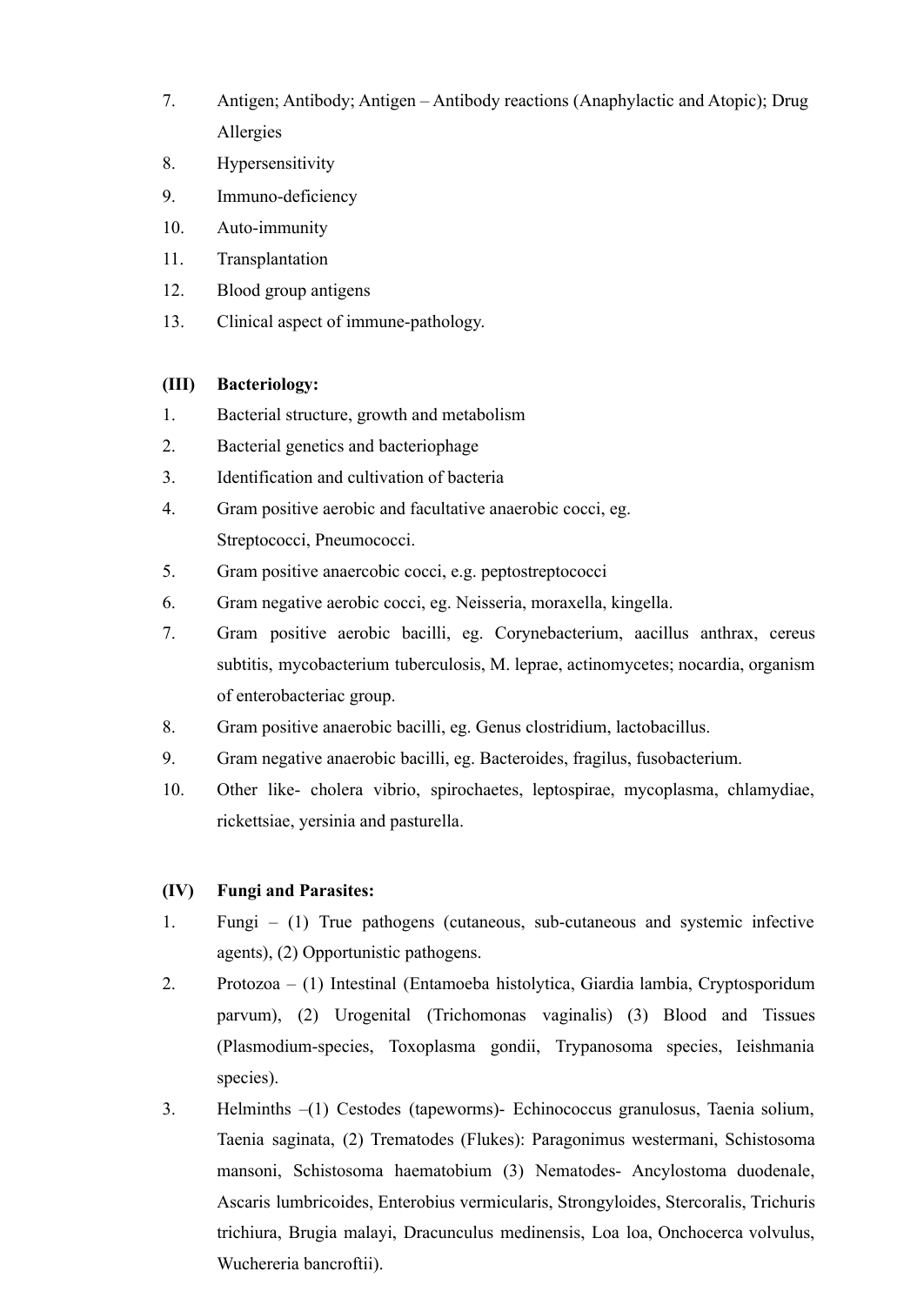### **(V) Virology:**

- 1. Introduction
- 2. Nature and classification of viruses
- 3. Morphology and replication of viruses
- 4. DNA viruses:
	- (i) parvo virus
	- (ii) herpes virus, varicella virus, CMV, EBV.
	- (iii) hepadna virus (hepatitis virus)
	- (iv) papova virus
	- (v) adeno virus
	- (vi) pox virus- variola virus, vaccinia virus, molluscum contagiosum etc.

## 5. RNA viruses:

- (a) orthomyxo virus:
	- (i) entero virus
	- (ii) rhino virus
	- (iii) hepato virus
- (b) paramyxo virus-rubeola virus, mumps virus, Influenza virus etc.
- (c) phabdo virus
- (d) rubella virus (german measles)
- (e) corona virus
- (f) retro virus
- (g) yellow fever virus
- (h) dengue, Chikungunya virus
- (i) Miscellaneous virus:
	- (i) arena virus
	- (ii) corona virus
	- (iii) rota virus
	- (iv) bacteriophages
- (VI) Clinical microbiology: (1) Clinically important micro organisms (2) Immunoprohylaxis, (3) Antibiotic Sensitivity Test (ABST)
- (VII) Diagonstic procedures in microbiology: (1) Examination of blood and stool (2) Immunological examinations (3) Culture methods (4) Animal inoculation.
- (VIII) Infection and Disease: (1) Pathogenicity, mechanism and control (2) Disinfection and sterilization (3) Antimicrobial chemotherapy (4) Microbial pathogenicity
- (d) Histopathology:
- 1. Teaching of histopathological features with the help of slides of common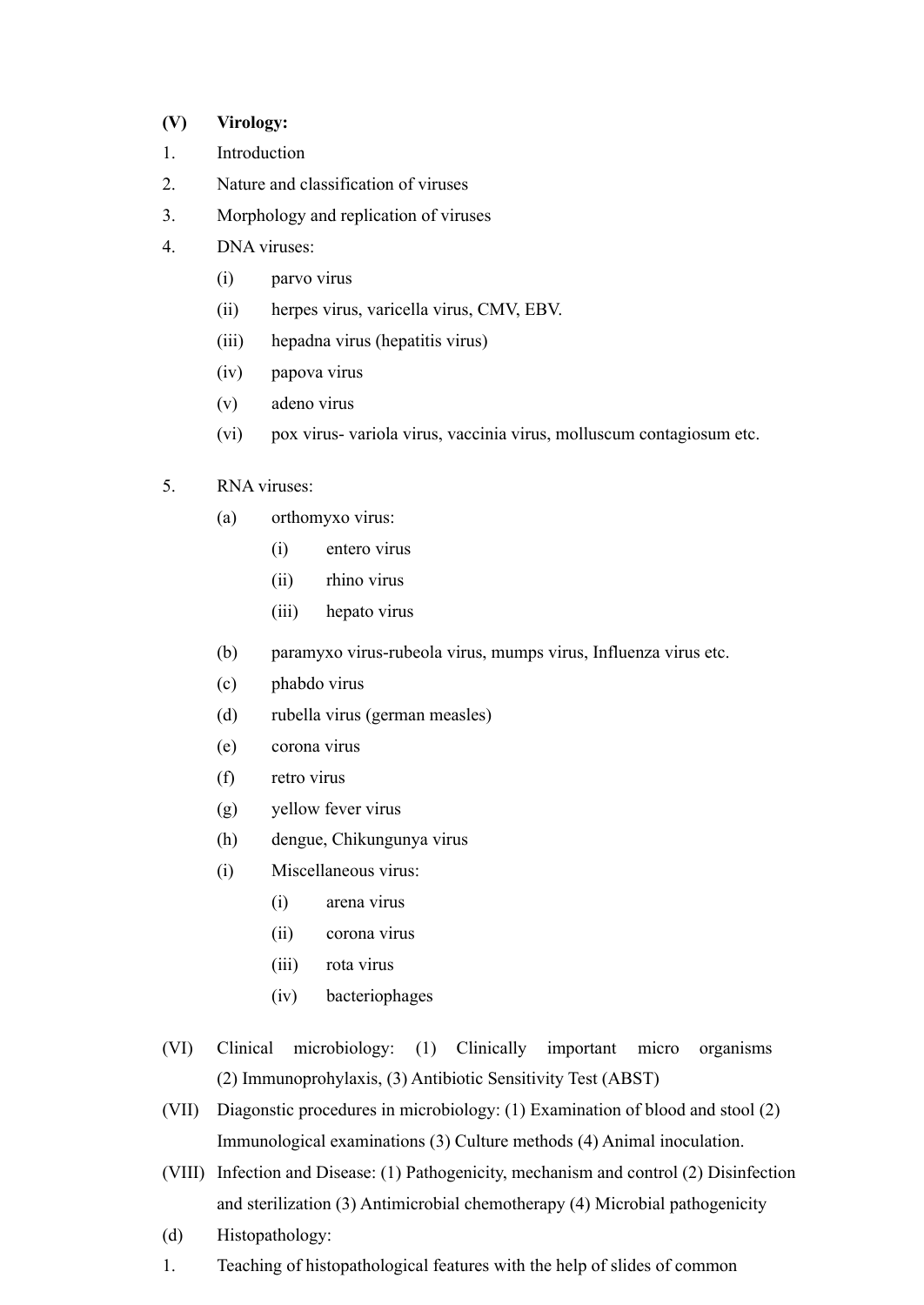pathological conditions from each system.

- 1. Teaching of gross pathological specimens for each system.
- 2. Histopathological teachniques, e.g. fixation, embedding, sectioning and staining by common dyes and stains.
- 3. Frozen sections and its importance.
- 4. Electron microscopy; phase contrast microscopy.
- B. Practical or clinical:
	- (1) Clinical and Chemical Pathology: estimation of haemoglobin (by acidometer) count of Red Blood Cells and White Blood Cells, bleeding time, clotting time, blood grouping, staining of thin and thick films, differential counts, blood examination for parasites, erythrocyte sedimentation rate.
	- (2) Urine examination, physical, chemical microscopical, quantity of albumin and sugar.
	- (3) Examination of Faeces: physical, chemical (occult blood) and microscopical for ova and protozoa.
	- (4) Methods of sterilization, preparation of a media, use of microscope, gram and acid fast stains, motility preparation, gram positive and negative cocci and bacilli, special stains for corynebacterium gram and acid fast stains of pus and sputum.
	- (5) Preparation of common culture medias, e.g. nutrient agar, blood agar, Robertson's Cooked Meal media (RCM) and Mac conkey's media.
	- (6) Widal test demonstration.
	- (7) Exposure to latest equipment, viz. auto-analyzer, cell counter, glucometer.
	- (8) Histopathology
		- (a) Demonstration of common slides from each system.
		- (b) Demonstration of gross pathological specimens.
		- (c) Practical or clinical demonstration of histopathological techniques, i.e. fixation, embedding.
		- (d) Sectioning, staining by common dyes and stain, frozen section and its importance.
		- (e) Electron microscopy, phase contrast microscopy.
- C. Examination:
- 1. Theory:
	- 1.1 Number of papers- 02
	- 1.2 Marks: Paper I- 100; Paper II- 100
	- 1.3 Contents:
		- 1.3.1 Paper-I: Section A- General Pathology 50 marks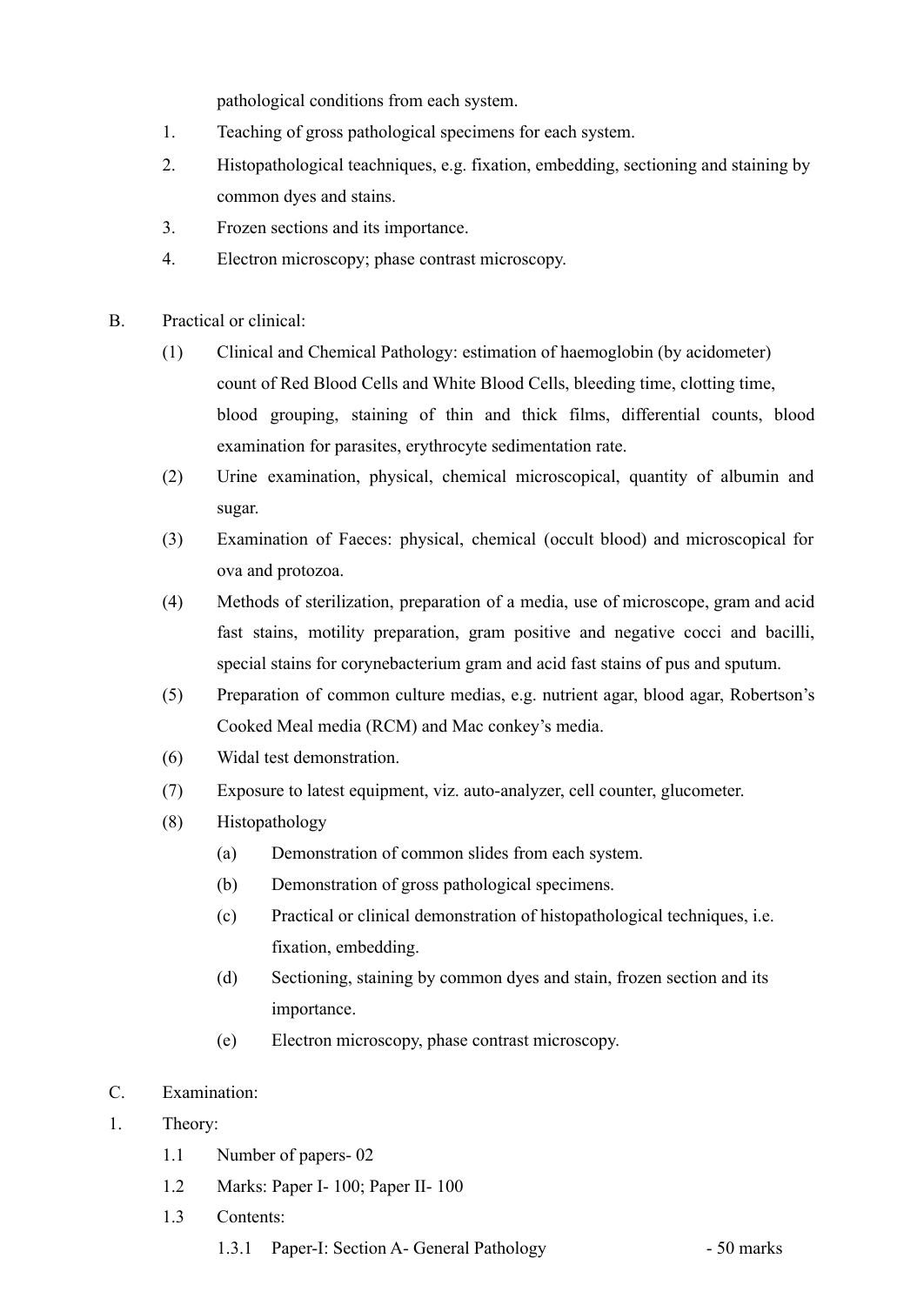| Section B- Systemic Pathology |                                                           | - 50 marks                      |             |
|-------------------------------|-----------------------------------------------------------|---------------------------------|-------------|
| 1.3.2. Paper- II: Section A-  |                                                           |                                 |             |
|                               | Bacteriology                                              |                                 | - 25 marks  |
|                               | Section B-                                                | Fungi and Parasites<br>25 marks |             |
|                               | Virology<br>Clinical Microbiology                         |                                 | - 20 marks  |
|                               | and Diagnostic procedures                                 |                                 | - 10 marks  |
|                               | Microbiological control<br>and mechanism of pathogenicity |                                 | $-10$ marks |
|                               | General Topics<br>Immuno-pathology                        |                                 | - 10 marks  |

2. Practical including viva voce or oral:

| 2.1. | <b>Marks: 100</b>                                                      |                                    |              |
|------|------------------------------------------------------------------------|------------------------------------|--------------|
| 2.2. | Distribution of marks;                                                 |                                    | <b>Marks</b> |
|      |                                                                        | 2.2.1. Practicals                  | $-15$        |
|      |                                                                        | 2.2.2. Spotting                    | $-20$        |
|      |                                                                        | 2.2.3. Histopathological slides    | $-10$        |
|      |                                                                        |                                    |              |
|      |                                                                        | 2.2.4. Journal or practical record | $-05$        |
|      |                                                                        | 2.2.5. Viva voce (oral)            | $-50$        |
|      | (Including 5 marks for interpretation of routine pathological reports) |                                    |              |
|      | <b>Total marks</b>                                                     |                                    | <b>100</b>   |
|      |                                                                        |                                    |              |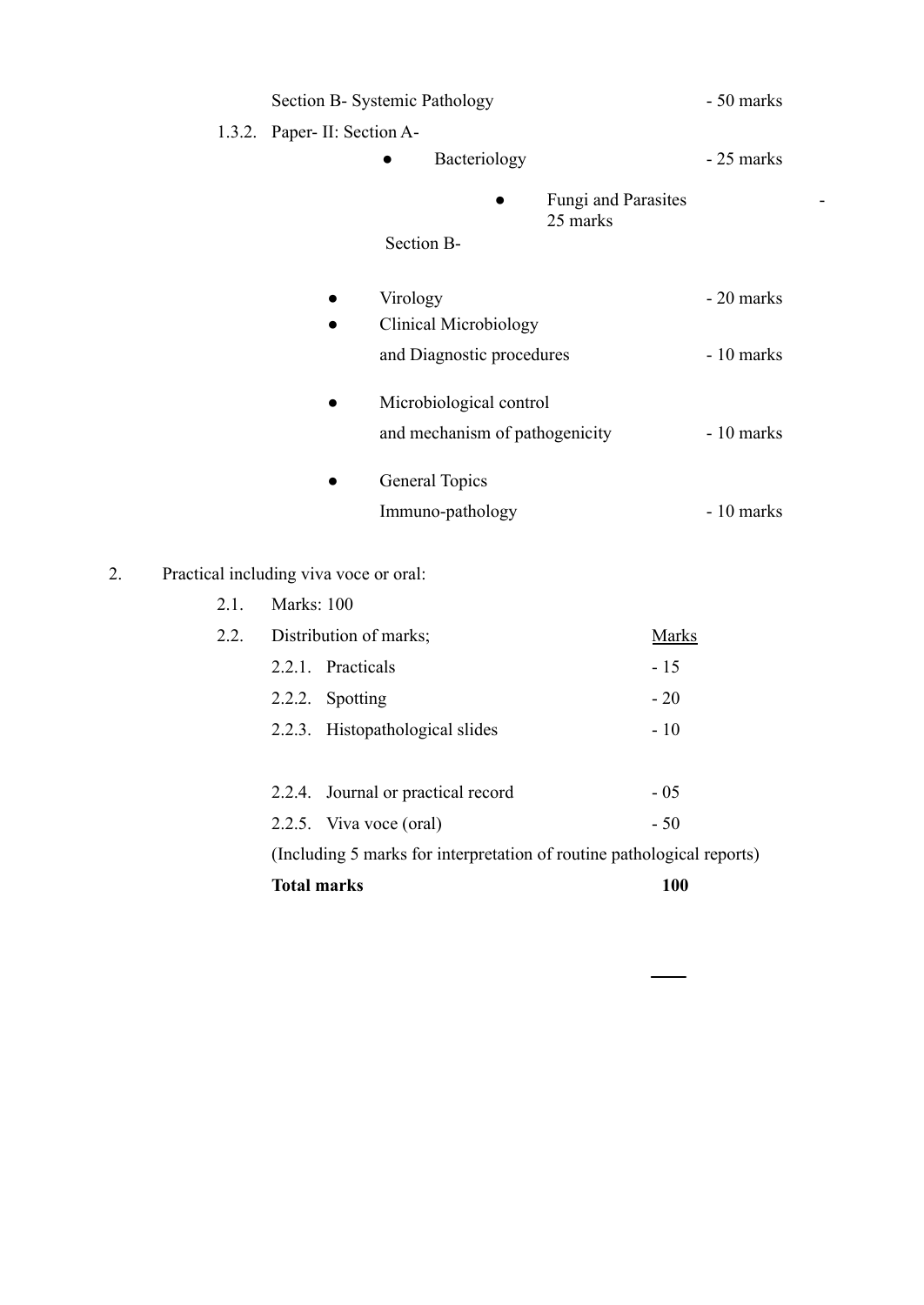## **FORENSIC MEDICINE AND TOXICOLOGY**

- I. Forensic Medicine
- **A. Theory:**

## **1. Introduction**

- (a) Definition of forensic medicine.
- (b) History of forensic medicine in India.
- (c) Medical ethics and etiquette.
- (d) Duties of registered medical practitioner in medico-legal cases.

## **2. Legal procedure**

- (a) Inquests, courts of India, legal procedure.
- (b) Medical evidences in courts, dying declaration, dying deposition, including medical certificates, and medico-legal reports.

## **3. Personal identification**

- (a) Determination of age and sex in living and dead; race, religion.
- (b) Dactylography, DNA finger printing, foot print.
- (c) Medico-legal importance of bones, scars and teeth, tattoo marks, handwriting, anthropometry.
- (d) Examination of biological stains and hair.

## **4. Death and its medico-legal importance**

- (a) Death and its types, their medico-legal importance
- (b) Signs of death (1) immediate, (2) early, (3) late and their medico-legal importance
- (c) Asphyxial death (mechanical asphyxia and drowning).
- (d) Deaths from starvation, cold and heat etc.

## **5. Injury and its medico-legal importance**

Mechanical, thermal, firearm, regional, transportation and traffic injuries; injuries from radiation, electrocution and lightening.

#### **6. Forensic psychiatry**

- (a) Definition; delusion, delirium, illusion, hallucinations; impulse and mania; classification of Insanity.
- (b) Development of insanity, diagnosis, admission to mental asylum.

#### **7. Post-mortem examination (autopsy)**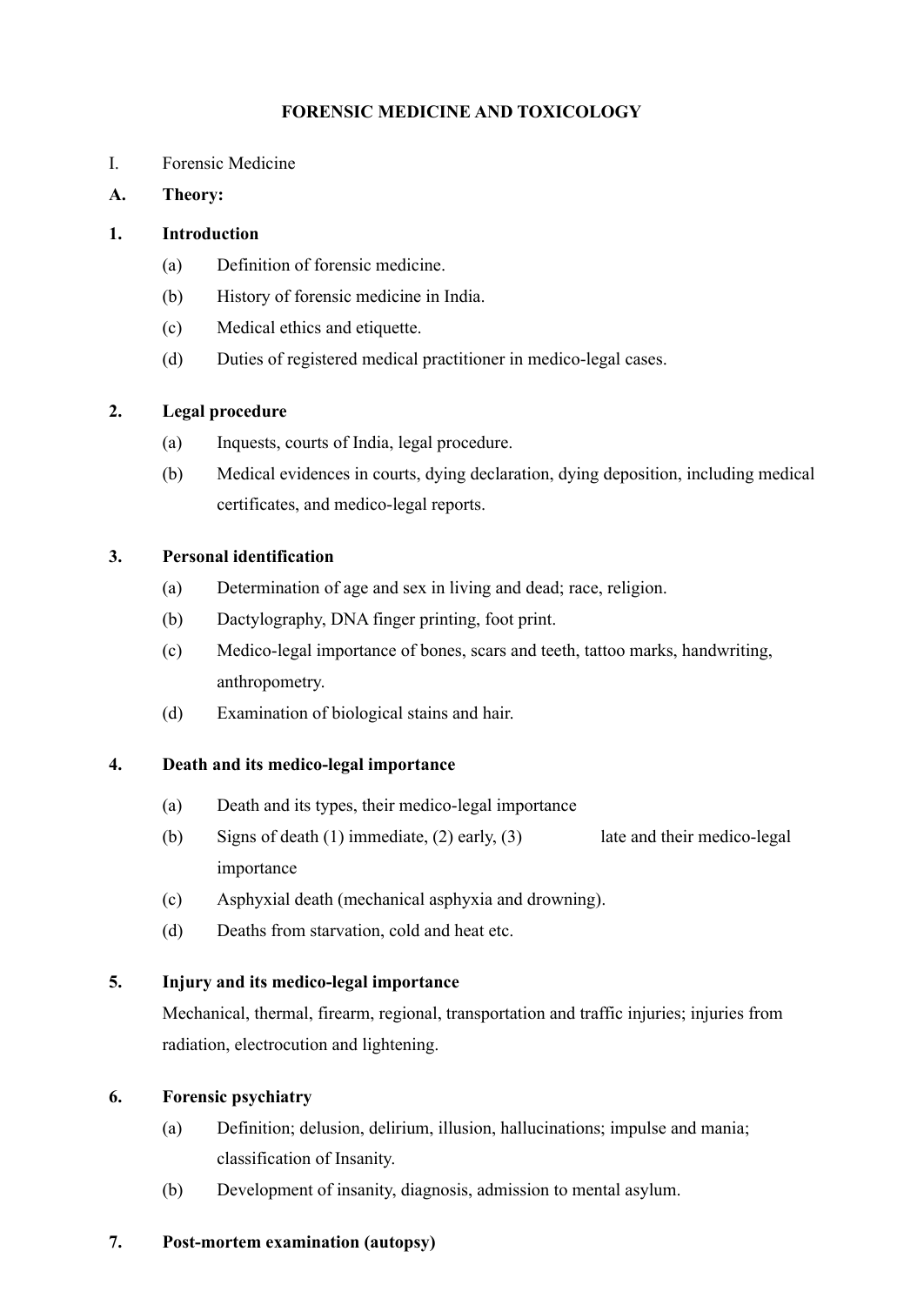- (a) Purpose, procedure, legal bindings; difference between pathological and medicolegal autopsies.
- (b) External examination, internal examination of adult, foetus and skeletal remains.

## **8. Impotence and sterility**

Impotence; Sterility; Sterilization; Artificial Insemination; Test Tube Baby; Surrogate mother.

## **9. Virginity, defloration; pregnancy and delivery.**

#### **10. Abortion and infanticide**

- (a) Abortion: different methods, complications, accidents following criminal abortion, MTP.
- (b) Infant death, legal definition, battered baby syndrome, cot death, legitimacy.

## **11. Sexual Offences**

Rape, incest, sodomy, sadism, masochism, tribadism, bestiality, buccal coitus and other sexual perversions.

## **II. Toxicology**

## **1. General Toxiocology**

- (a) Forensic Toxicology and Poisons
- (b) Diagonsis of poisoning in living and dead,
- (c) General principles of management of poisoning,
- (d) Medico –legal aspects of poisons,
- (e) Antidotes and types.

## **2. Clinical toxicology**

- (a) Types of Poisons:
	- (i) Corrosive poisons (Mineral acids, Caustic alkalis, Organic acids, Vegetable acids)
	- (ii) Irritant poisons (organic poisons Vegetable and animal; Inorganic poisons – metallic and non-metallic; Mechanical poisons)
	- (iii) Asphyxiant poisons (Carbon monoxide; Carbon dioxide; Hydrogen sulphide and some war gases)
	- (iv) Neurotic poisons (Opium, Nux vomica, Alcohol, Fuels like kerosene and petroleum products, Cannabis indica, Dhatura, Anaesthetics Sedatives and Hypnotics, Agrochemical compounds, Belladonna, Hyoscyamus, Curare, Conium)
	- (v) Cardiac poisons (Digitalis purpurea, Oleander, Aconite, Nicotine)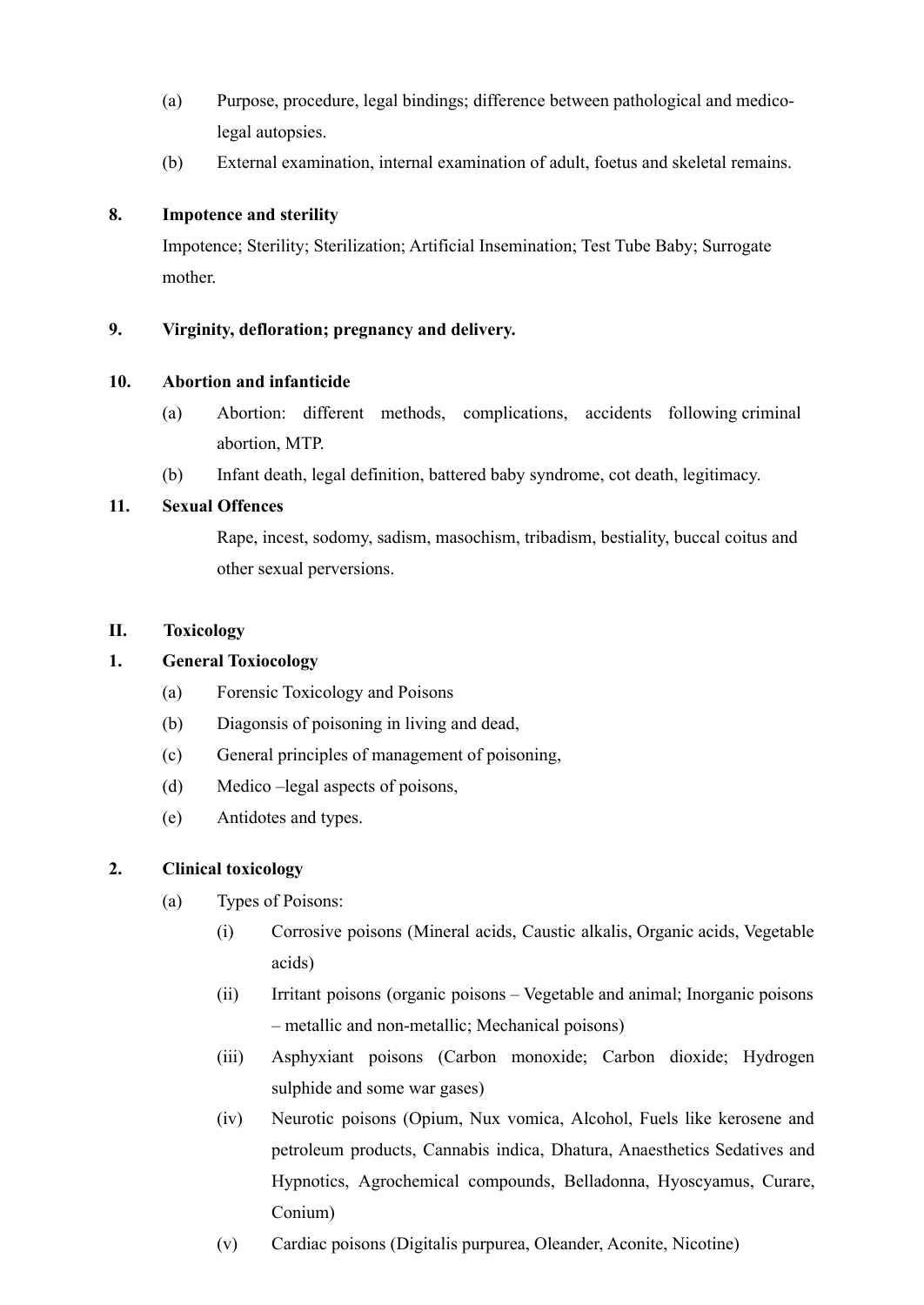(vi) Miscellaneous poisons (Analgesics and Antipyretics, Anthihistaminics, Tranquillisers, antidepressants, Stimulants, Hallucinogens, Street drugs etc.)

## **III. Legislations relating to medical profession**

- (a) the Homoeopathy Central Council Act, 1973 (59 of 1973);
- (b) the Consumer Protection Act, 1986 (68 of 1986);
- (c) the Workmen's compensation Act, 1923 (8 of 1923);
- (d) the Employees State Insurance Act, 1948 (34 of 1948);
- (e) the Medical Termination of Pregnancy Act, 1971 (34 of 1971);
- (f) the Mental Health Act, 1987 (14 of 1987);
- (g) the Indian Evidence Act,  $1872$  (1 of 1872);
- (h) the Prohibition of Child Marriage Act, 2006 (6 of 2007);
- (i) the Personal Injuries Act, 1963 (37 of 1963)
- (j) the Drugs and Cosmetics Act, 1940 (23 of 1940)and the rules made therein;
- (k) the Drugs and Magic Remedies (Objectionable Advertisements) Act, 1954 (21 of 1954);
- (l) the Transplantation of Human Organs Act, 1994 (42 of 1994);
- (m) the Pre-natal Diagnostic Techniques (Regulation and Prevention of Misuse) Act, 1994 (57 of 1994);
- (n) the Homoeopathic Practitioners (Professional Conduct, Etiquette and Code of Ethics) Regulations, 1982;
- (o) the Drugs Control Act, 1950 (26 of 1950);
- (p) the Medicine and Toiletry Preparations (Excise Duties) Act, 1955 (16 of 1955);
- (q) the Indian Penal Code (45 of 1860) and the Criminal Procedure Code (2 of 1974) {relevant provisions)
- (r) the Persons with Disabilities (Equal Opportunities, Protection of Rights and Full Participation Act, 1995 (1 of 1996);
- (s) the Clinical Establishment (Registration and Regulation) Act, 2010 ((23 of 2010).

#### **B. Practical:**

## **1. Demonstration:**

- (a) Weapons
- (b) Organic and inorganic poisons
- (c) Poisonous plants
- (d) Charts, diagrams, photographs, models, x-ray films of medico-legal importance
- (e) Record of incidences reported in newspapers or magazines and their explanation of medico-legal importance.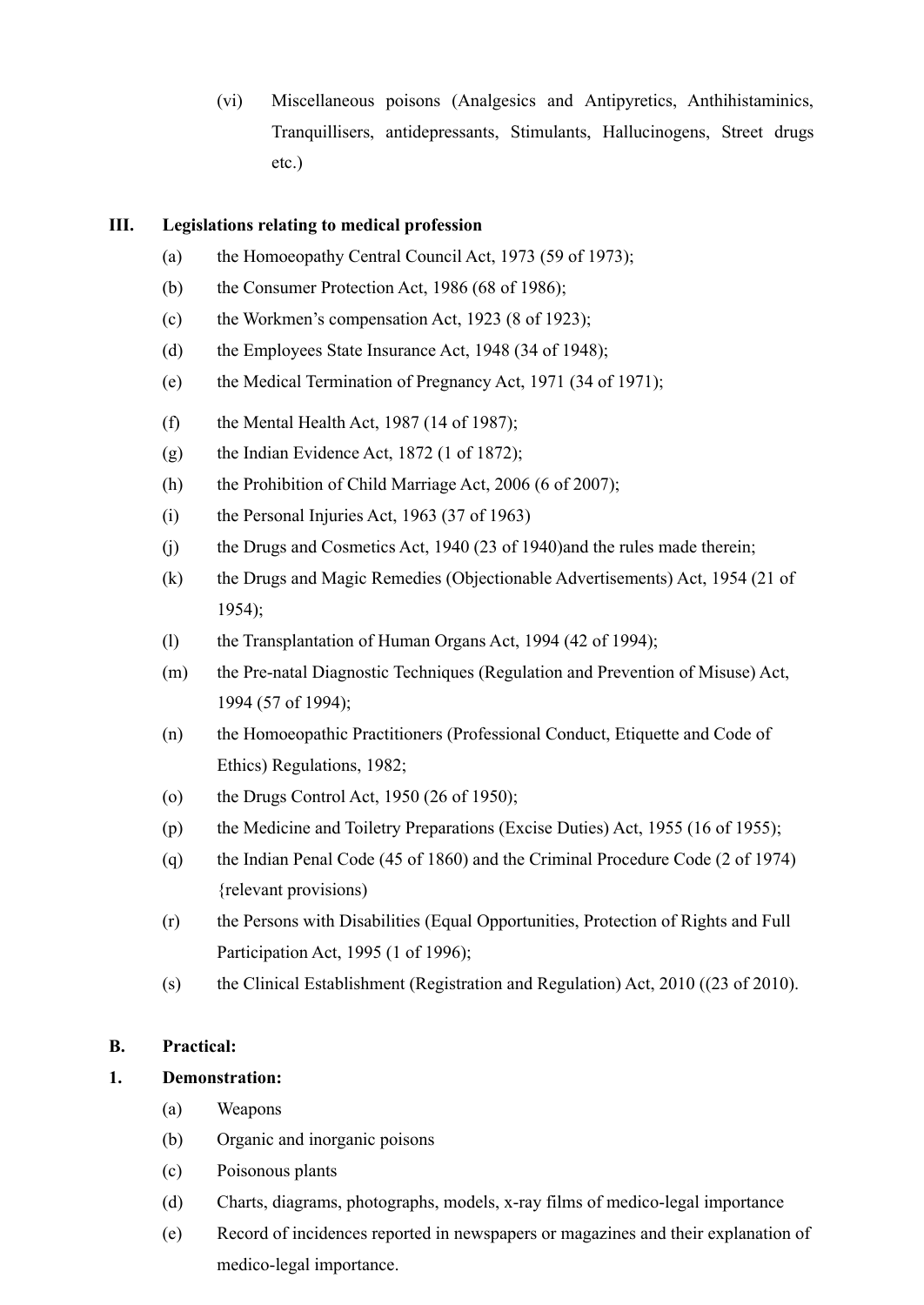(f) Attending demonstration of ten medico-legal autopsies.

# **2. Certificate Writing:**

Various certificates like sickness certificate, physical fitness certificate, birth certificate, death certificate, injury certificate, rape certificate, chemical analyzer (Regional Forensic Laboratory), certificate for alcohol consumption, writing post-mortem examination report.

# **C. Examination:**

- 1. Theory:
	- 1.1. Number of papers-01
	- 1.2. Marks: 100

| Forensic Medicine: | 50 marks |
|--------------------|----------|
| Toxicology:        | 50 marks |

## **2. Practical including viva voce or oral:**

|     |                        | Total                               | 100   |
|-----|------------------------|-------------------------------------|-------|
|     |                        | 2.2.4. Viva voce (oral)             | 50    |
|     |                        | 2.2.3. Journal or practical records | 10    |
|     |                        | 2.2.1. Spotting                     | 40    |
| 22  | Distribution of marks: |                                     | Marks |
| 2.1 | Marks: 100             |                                     |       |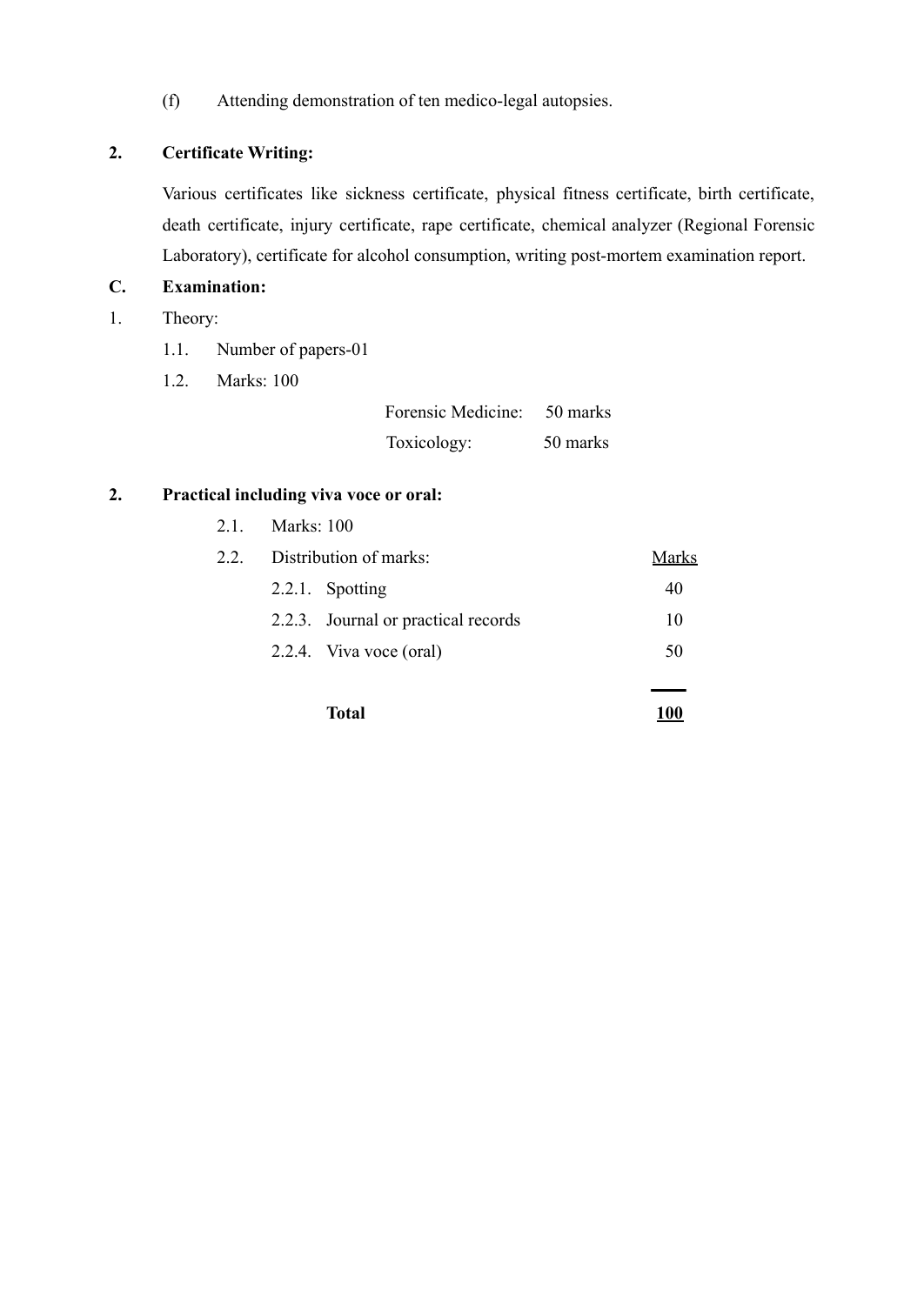## **ORGANON OF MEDICINE WITH HOMOEOPATHIC PHILOSOPHY**

#### **A. Theory:**

1. **Aphorisms 29-104** including foot notes of Organon of Medicine (5<sup>th</sup> & 6<sup>th</sup> Editions translated by R.E. Dudgeon and W. Boericke).

#### 2. **Homoeopathic philosophy**:

- 2.1. Chapters of Philosophy books of J.T. Kent (Chapter 1 to 17, 23 to 27, 31 to 33), Stuart Close (Chapters- 8, 9, 11, 12) and H.A. Roberts (Chapters 3, 4, 5, 6, 8, 9, 11, 17, 18, 19, 20), related to Aphorisms 29-104 of Organon of Medicine.
- 2.2. Symptomatology:

Details regarding Symptomatology are to be comprehended by referring to the relevant aphorisms of Organon of medicine and chapters of the books on homoeopathic philosophy.

2.3. Causations:

Thorough comprehension of the evolution of disease, taking into account pre-disposing, fundamental, exciting and maintaining causes.

2.4. Case taking:

The purpose of homoeopathic case taking is not merely collection of the disease symptoms from the patient, but comprehending the patient as a whole with the correct appreciation of the factors responsible for the genesis and maintenance of illness. Hahnemann's concept and method of case taking, as stated in his Organon of Medicine is to be stressed upon.

- 2.5. Case processing: This includes,
	- (i) Analysis of Symptoms,
	- (ii) Evaluation of Symptoms,
	- (iii) Miasmatic diagnosis,
	- (iv) Totality of symptoms

#### B. **Practical or clinical**:

- 1. Clinical posting of students shall be started from Second B.H.M.S. onwards.
- 2. Each student shall maintain case records of at least ten acute cases.

## **C. Examination:**

- 1. Theory
	- 1.1. No. of papers- 01
	- 1.2. Marks: 100
	- 1.3. Distribution of marks: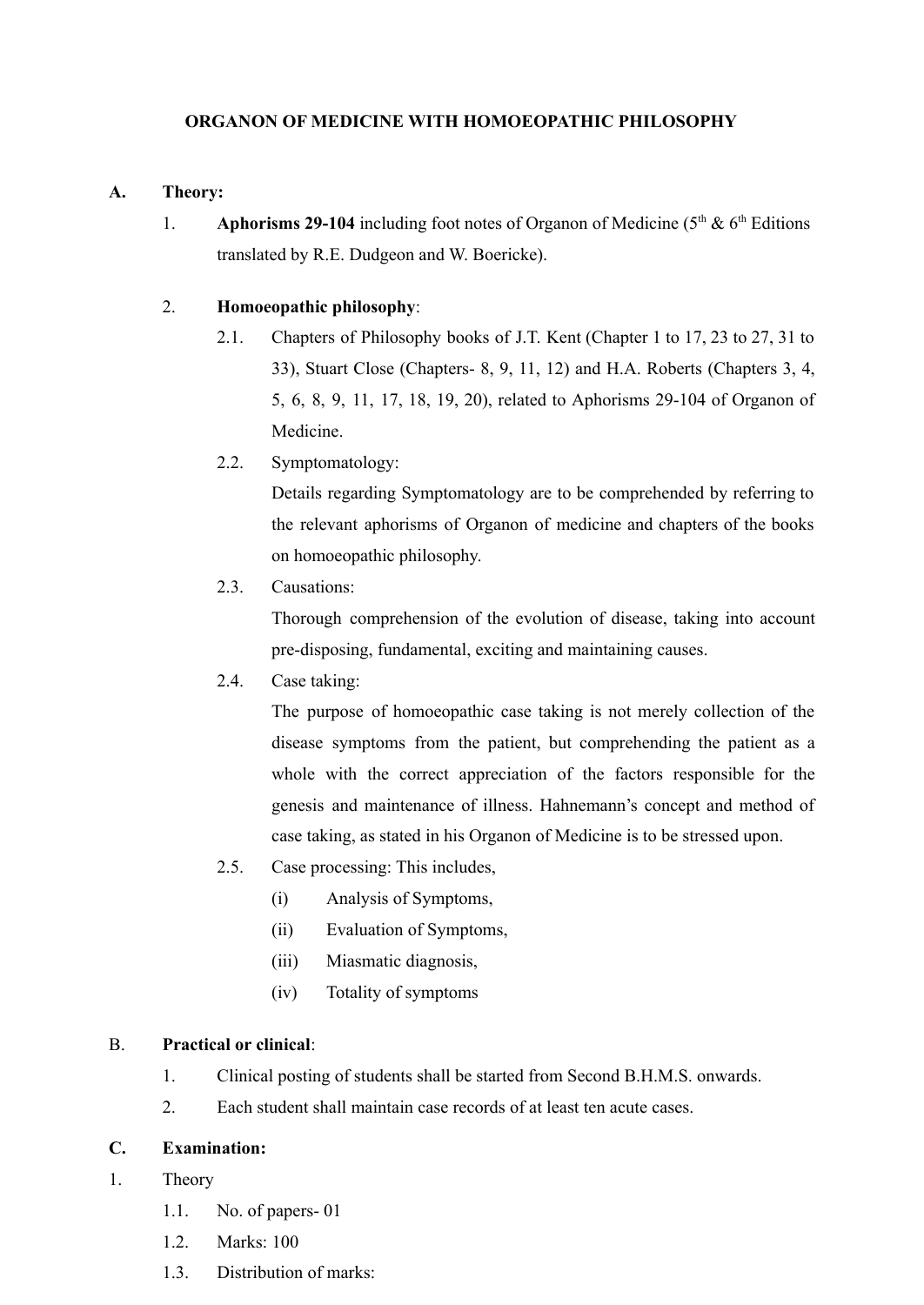- 1.3.1. Logic 15 marks
- 1.3.2. Psychology 15 marks
- 1.3.3. Fundamentals of homoeopathy and aphorisms 1 to 104 50 marks
- 1.3.4. Homoeopathic philosophy 20 marks

# 2. **Practical including viva voce or oral**:

| 2.1. Marks: 100                                                 |       |
|-----------------------------------------------------------------|-------|
| 2.2. Distribution of marks.                                     | Marks |
| 2.2.1 Case taking and Case processing with communication skills | 40    |
| 2.2.2 Journal                                                   | 10    |
| 2.2.3 Viva voce                                                 | 50    |
|                                                                 |       |

# **Total 100**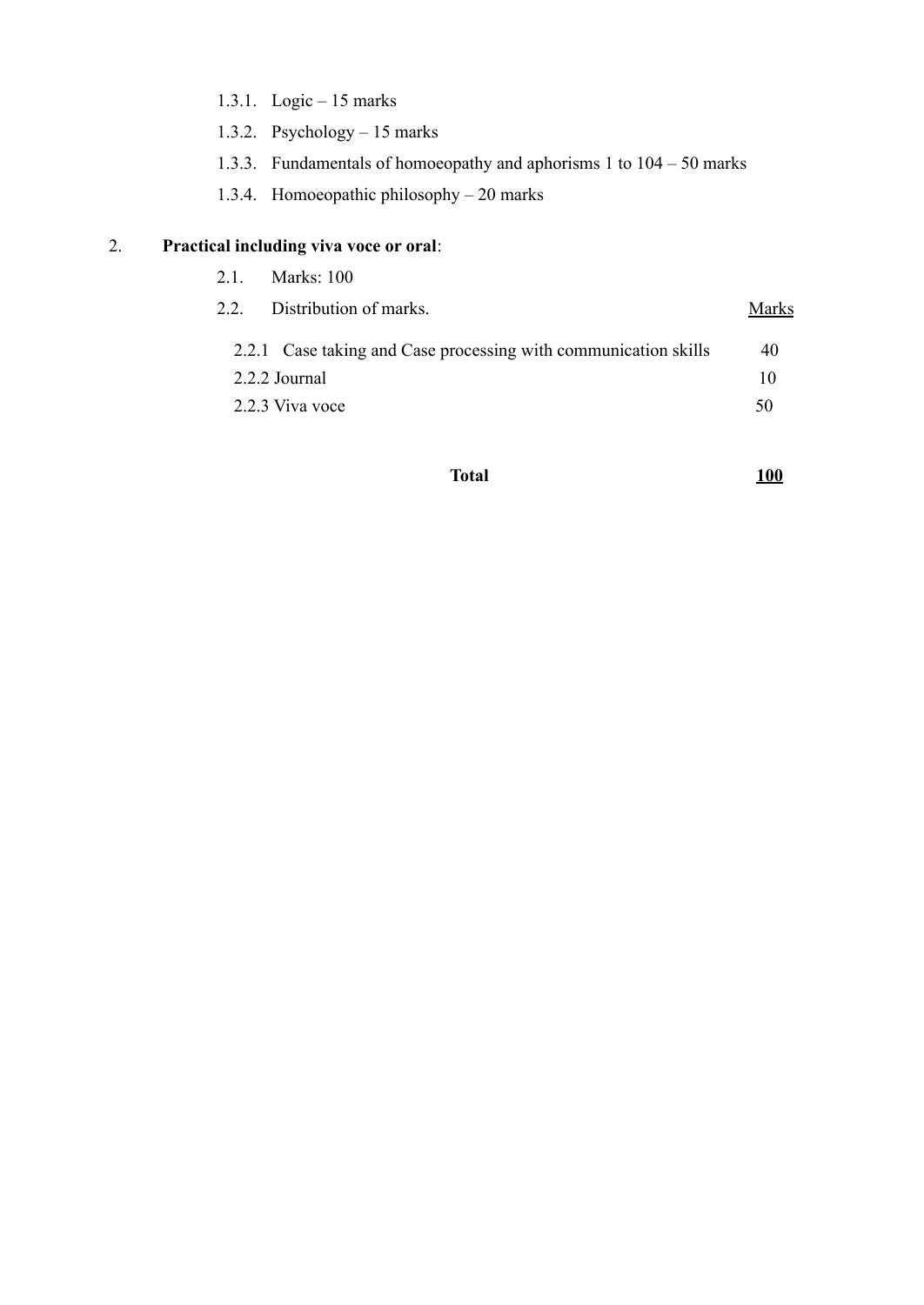#### **HOMOEOPATHIC MATERIA MEDICA**

- **A. Theory:**
	- **(a) In addition to syllabus of First B.H.M.S. Course, following shall be taught, namely: -**
		- (i) Science and philosophy of homoeopathic material media.
		- (ii) Different ways of studying homoeopathic material medica (e.g. psychoclinical, pathological, physiological, synthetic, comparative, analytical, remedy relationships, group study, portrait study etc.)
		- (iii) Scope and limitations of homoeopathic material medica.
		- (iv) Concordance or remedy relationships.
		- (v) Comparative homoeopathic material medica, namely: -

Comparative study of symptoms, drug pictures, drug relationships.

- (vi) Theory of biochemic system of medicine, its history, concepts and principles according to Dr. Wilhelm Heinrich Schuessler. Study of 12 biochemic medicines. (tissue remedies).
- (b) Homoeopathic Medicines to be taught in Second B.H.M.S. as per Appendix-I.

## **APPENDIX – I**

- 1. Aconitum napellus
- 2. Aethusa cynapium
- 3. Allium cepa
- 4. Aloe socotrina
- 5. Antimonium crudum
- 6. Antimonium tartaricum
- 7. Apis mellifica
- 8. Argentum nitricum
- 9. Arnica Montana
- 10. Arsenicum album
- 11. Arum triphyllum
- 12. Baptisia tinctoria
- 13. Bellis perenis
- 14. Bryonia alba
- 15. Calcarea carbonica
- 16. Calcarea fluorica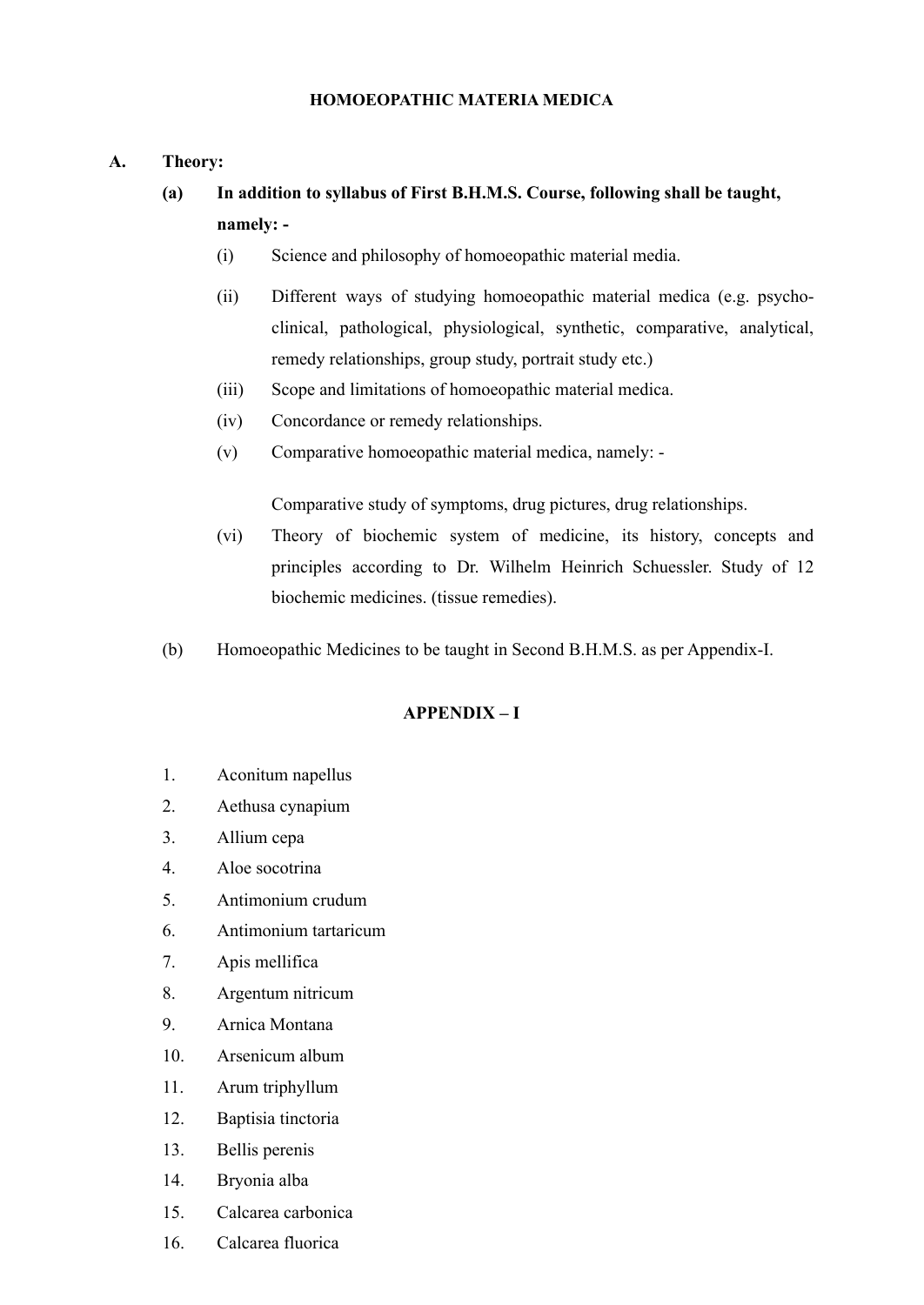- 17. Calcarea phosphoric
- 18. Calcarea sulphurica
- 19. Calendula officinalis
- 20. Chamomilla
- 21 Cina
- 22. Cinchona officinalis
- 23. Colchicum autumnale
- 24. Colocynthis
- 25. Drosera
- 26. Dulcamara
- 27. Euphrasia
- 28. Ferrum phosphoricum
- 29. Gelsemium
- 30. Hepar sulph
- 31. Hypericum perforatum
- 32. Ipecacuanha
- 33. Kali muriaticum
- 34. Kali phosphoricum
- 35. Kali sulphuricum
- 36. Ledum palustre
- 37. Lycopodium clavatum
- 38. Magnesium phosphoricum
- 39. Natrum muriaticum
- 40. Natrum phosphoricum
- 41. Natrum sulphuricum
- 42. Nux vomica
- 43. Pulsatilla
- 44. Rhus toxicodendron
- 45. Ruta graveolens
- 46. Silicea
- 47. Spongia tosta
- 48. Sulphur
- 49. Symphytum officinale
- 50. Thuja occidentalis
- B. Practical or clinical:

This will cover,-

(i) case taking of acute and chronic patients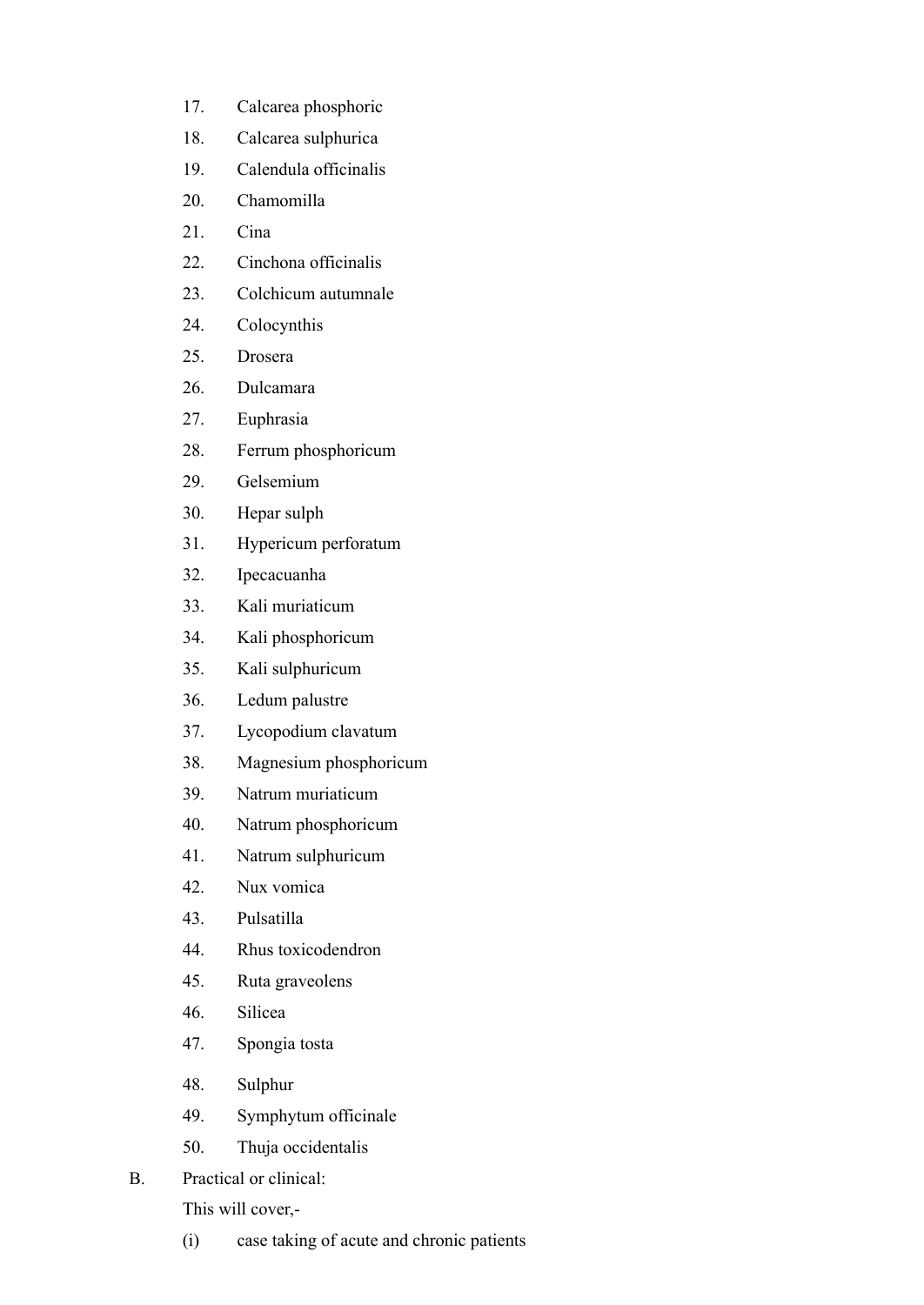(ii) case processing including totality of symptoms, selection of medicine, potency and repetition schedule

Each student shall maintain practical record or journal with record of five cases.

C. Examination:

The syllabus covered in First BHMS and Second BHMS course are as the following, namely: -

#### 1. Theory:

- 1.1. Number of papers-01
- 1.2. Marks: 100
- 1.3. Distribution of marks:
	- 1.3.1. Topics of I BHMS- 50 Marks
	- 1.3.2. Topics of II BHMS- 50 Marks
- 2. Practical including viva voce or oral:
	- 2.1. Marks: 100

| 2.2. | Distribution of marks; |                                                         | Marks |
|------|------------------------|---------------------------------------------------------|-------|
|      |                        | 2.2.1. Case taking and case processing of one long case | 30    |
|      |                        | 2.2.2. Case taking of one short case                    | 10    |
|      |                        | 2.2.2. Maintenance of practical<br>record or journal    | 10    |
|      |                        | 2.2.4. Viva voce (oral)                                 | 50    |
|      | Total                  |                                                         |       |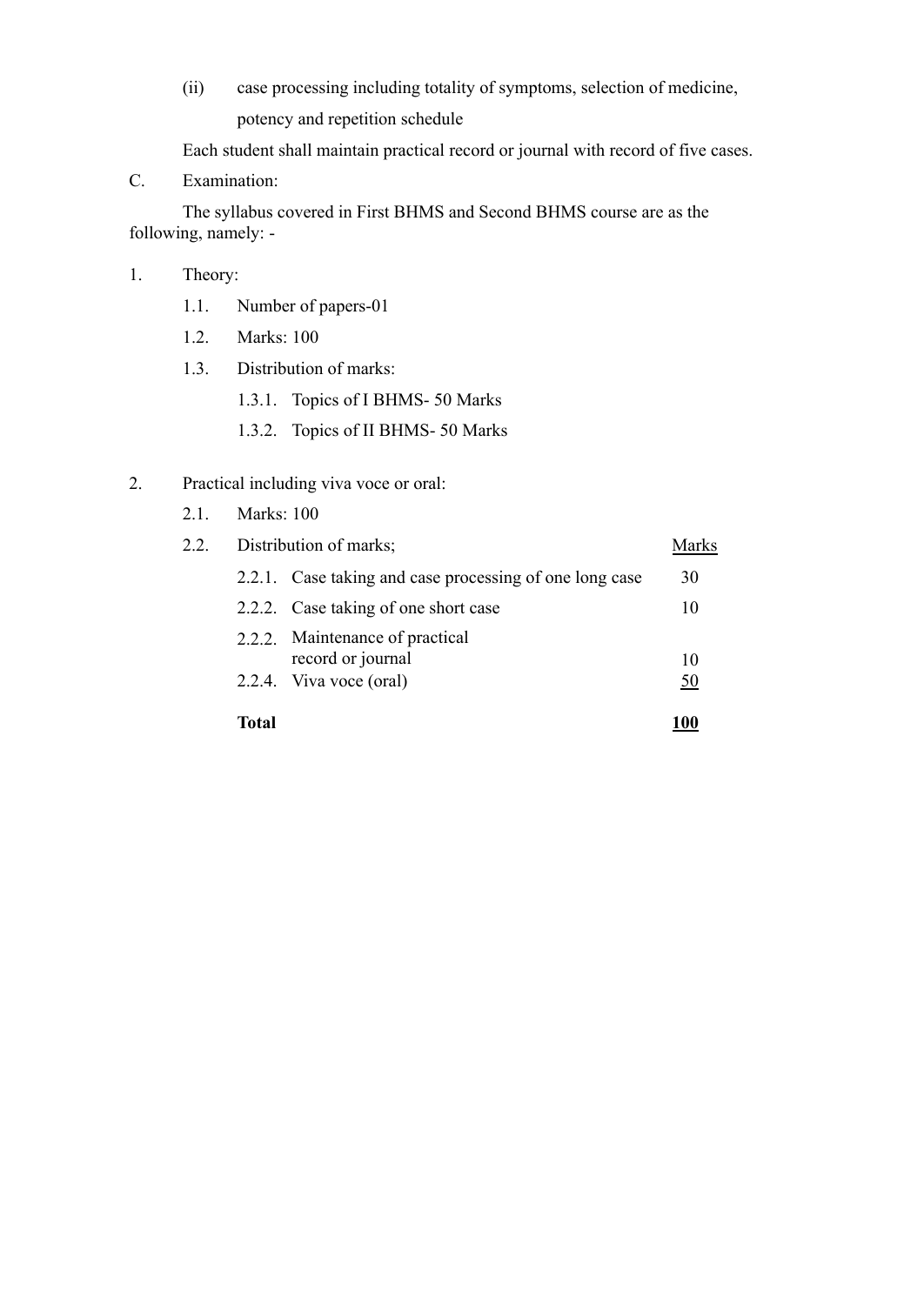## **GYNAECOLOGY AND OBSTETRICS**

#### Second B.H.M.S

- A. Theory:
- 1. Gynaecology
	- (a) A review of the applied anatomy of female reproductive systems-development and malformations.
	- (b) A review of the applied physiology of female systems-puberty, menstruation and menopause.
	- (c) Gynaecological examination and diagnosis.
	- (d) Development anomalies
	- (e) Uterine displacements.
	- (f) Sex and intersexuality.
	- (g) General Management and therapeutics of the above listed topics in Gynaecology.
- 2. Obstetrics
	- (a) Fundamentals of reproduction.
	- (b) Development of the intrauterine pregnancy-placenta and foetus.
	- (c) Diagnosis or pregnancy-investigations and examination.
	- (d) Antenatal care.
	- (e) Vomiting in pregnancy.
	- (f) Preterm labour and post maturity.
	- (g) Normal labour and puerperium
	- (h) Induction of labour
	- (i) Postnatal and puerperal care.
	- (j) Care of the new born.
	- (k) Management and therapeutics of the above listed topics in obstetrics.
- B. Practical or clinical:

Practical or clinical classes shall be taken on the following topics in Second B.H.M.S

- (a) Gynaecological case taking
- (b) Obstetrical case taking
- (c) Adequate grasp over Homoeopathic principles and management

#### **There shall be no examination of this subject in 2 nd year**